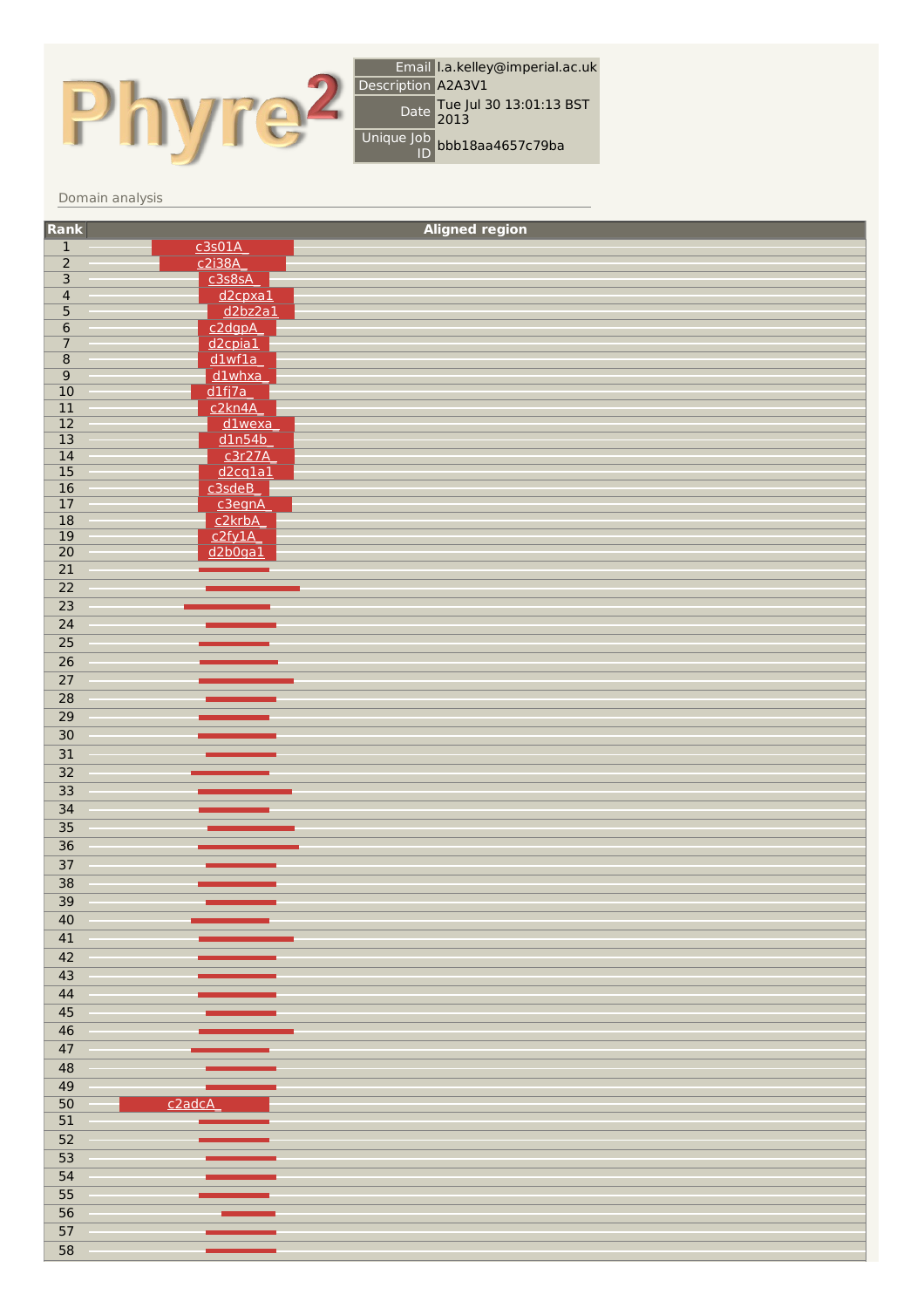| 59                      |                 |  |
|-------------------------|-----------------|--|
| 60                      |                 |  |
|                         |                 |  |
| 61                      |                 |  |
| $\overline{62}$         |                 |  |
|                         |                 |  |
| 63                      |                 |  |
| 64                      |                 |  |
|                         |                 |  |
| $\overline{65}$         |                 |  |
| $\overline{66}$         |                 |  |
|                         |                 |  |
| 67                      |                 |  |
| $\overline{68}$         |                 |  |
|                         |                 |  |
| $\overline{69}$         |                 |  |
| $\overline{70}$         |                 |  |
|                         |                 |  |
| $71\,$                  |                 |  |
| $\overline{72}$         |                 |  |
| $\overline{73}$         |                 |  |
|                         |                 |  |
| 74                      |                 |  |
| 75                      |                 |  |
|                         |                 |  |
| $\overline{76}$         |                 |  |
| 77                      |                 |  |
|                         |                 |  |
| $\overline{78}$         |                 |  |
| 79                      |                 |  |
| 80                      |                 |  |
|                         |                 |  |
| 81                      |                 |  |
| 82                      |                 |  |
|                         |                 |  |
| $\overline{83}$         |                 |  |
| 84                      |                 |  |
|                         |                 |  |
| $\overline{85}$         |                 |  |
| $\overline{86}$         |                 |  |
|                         |                 |  |
| 87                      |                 |  |
| $\overline{\bf 88}$     |                 |  |
|                         |                 |  |
| 89                      |                 |  |
| $\overline{90}$         |                 |  |
|                         |                 |  |
|                         |                 |  |
| 91                      |                 |  |
| 92                      |                 |  |
|                         |                 |  |
| 93                      |                 |  |
| 94                      |                 |  |
|                         |                 |  |
| $\overline{95}$         |                 |  |
| $\overline{96}$         | <u>e an</u>     |  |
|                         | <b>Contract</b> |  |
| 97                      |                 |  |
| 98                      |                 |  |
| $\overline{99}$         |                 |  |
|                         |                 |  |
| 100                     |                 |  |
| 101                     |                 |  |
|                         |                 |  |
| $\overline{102}$        |                 |  |
| $\overline{103}$        |                 |  |
| $\overline{104}$        |                 |  |
|                         |                 |  |
| $\overline{105}$        |                 |  |
| 106                     |                 |  |
|                         |                 |  |
| $\overline{107}$        |                 |  |
| $\overline{108}$        |                 |  |
| $\overline{109}$        |                 |  |
|                         |                 |  |
| $\overline{110}$        |                 |  |
| $\overline{111}$        |                 |  |
|                         |                 |  |
| $\overline{112}$        |                 |  |
| $\overline{113}$        |                 |  |
|                         |                 |  |
| $\overline{114}$        |                 |  |
| $\overline{115}$        |                 |  |
| $\overline{116}$        |                 |  |
|                         |                 |  |
| $\overline{117}$        |                 |  |
| $\overline{118}$        |                 |  |
|                         |                 |  |
| $\overline{119}$        |                 |  |
| 120                     |                 |  |
|                         |                 |  |
| $\overline{121}$        |                 |  |
| $\overline{122}$        |                 |  |
|                         |                 |  |
| $\overline{123}$<br>124 |                 |  |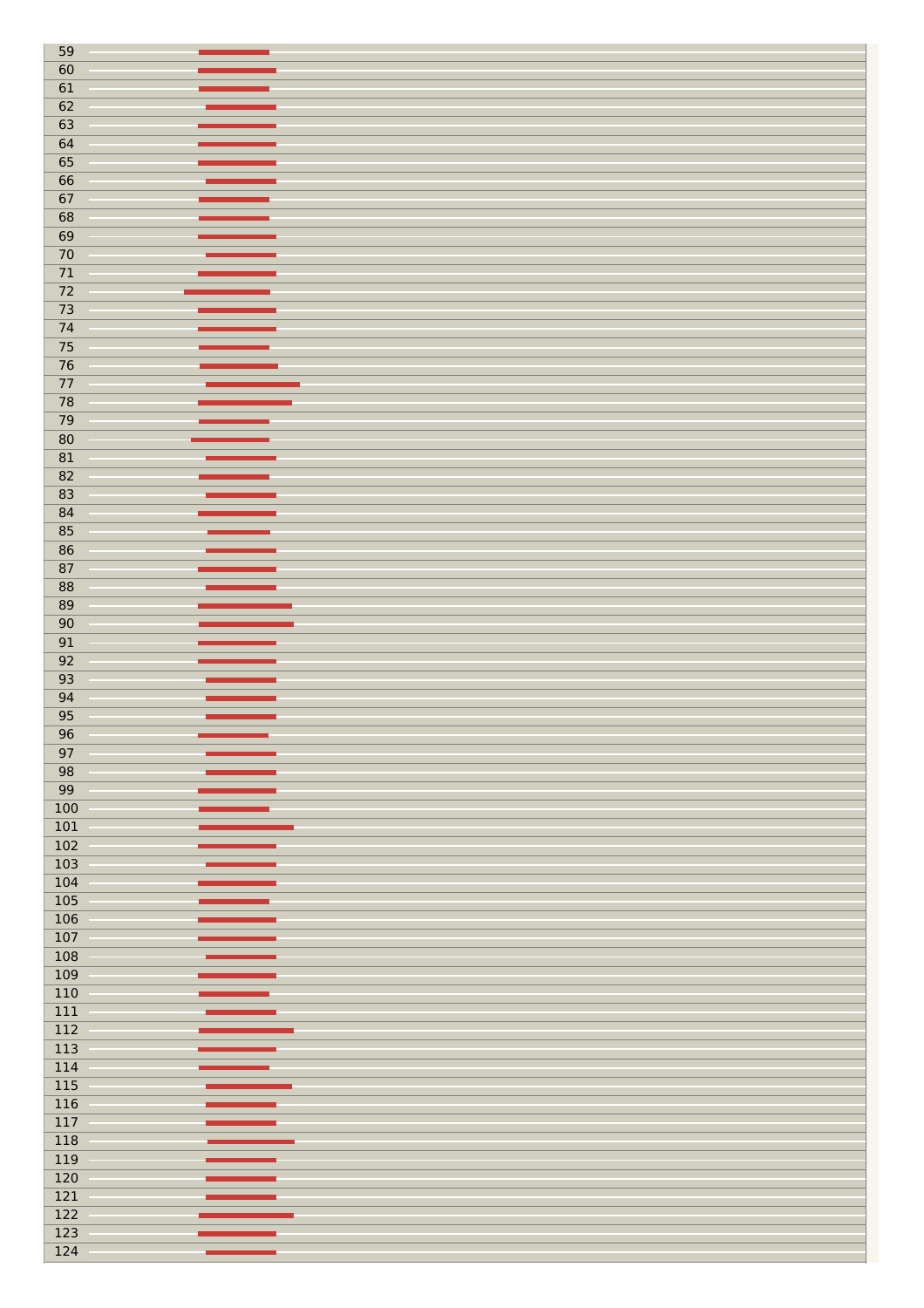| 125              |              |
|------------------|--------------|
| $\overline{126}$ |              |
|                  |              |
| $\overline{127}$ |              |
| $\overline{128}$ |              |
|                  |              |
| 129              |              |
| 130              |              |
|                  |              |
| 131              |              |
| $\overline{132}$ |              |
|                  |              |
| $\overline{133}$ |              |
| 134              |              |
| $\overline{135}$ |              |
|                  |              |
| 136              |              |
| $\overline{137}$ |              |
|                  |              |
| 138              |              |
| 139              |              |
| 140              |              |
|                  |              |
| 141              |              |
| $\overline{142}$ |              |
|                  |              |
| $\overline{143}$ |              |
| 144              |              |
|                  |              |
| 145              |              |
| 146              |              |
| 147              |              |
|                  |              |
| 148              |              |
| 149              |              |
|                  |              |
| 150              |              |
| 151              |              |
| $\overline{152}$ |              |
|                  |              |
| $\overline{153}$ |              |
| 154              |              |
| 155              |              |
|                  |              |
| $\overline{156}$ |              |
| $\overline{157}$ |              |
|                  |              |
|                  |              |
| 158              |              |
| 159              |              |
|                  |              |
| 160              |              |
| 161              |              |
| $\overline{162}$ | <b>STATE</b> |
|                  |              |
| 163              |              |
| 164              |              |
| 165              |              |
|                  |              |
| 166              |              |
| 167              |              |
|                  |              |
| 168              |              |
| 169              |              |
| 170              |              |
| $\overline{171}$ |              |
|                  |              |
| $\overline{172}$ |              |
| $\overline{173}$ |              |
|                  |              |
| 174              |              |
| $\overline{175}$ |              |
| 176              |              |
|                  |              |
| 177              |              |
| 178              |              |
| 179              |              |
|                  |              |
| 180              |              |
| 181              |              |
| $\overline{182}$ |              |
|                  |              |
| $\overline{183}$ |              |
| 184              |              |
|                  |              |
| 185              |              |
| 186              |              |
| 187              |              |
|                  |              |
| 188              |              |
| 189<br>190       |              |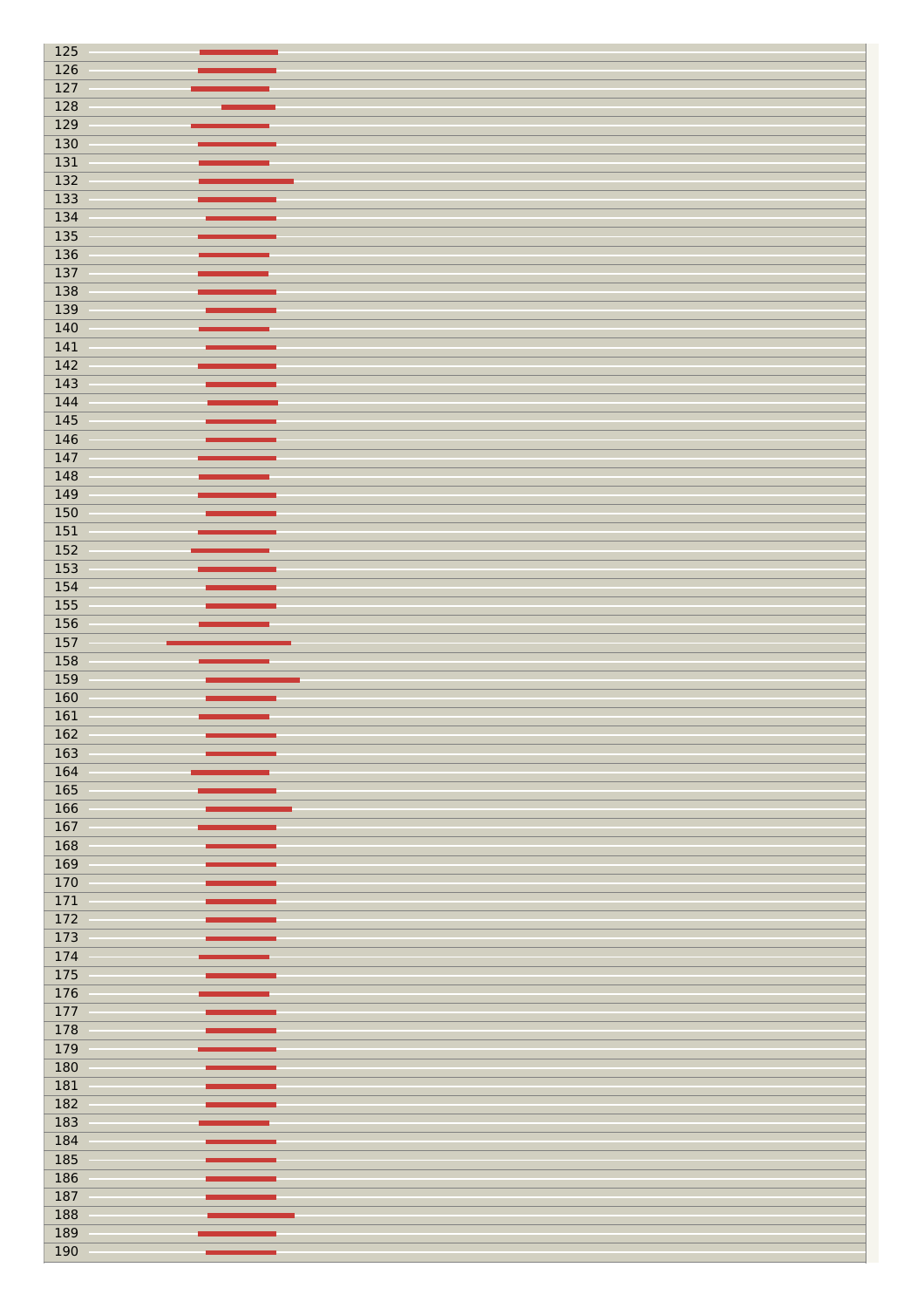| 191                                           |                 |  |
|-----------------------------------------------|-----------------|--|
| 192                                           |                 |  |
|                                               |                 |  |
| 193                                           |                 |  |
| 194                                           |                 |  |
| 195                                           |                 |  |
|                                               |                 |  |
| 196                                           |                 |  |
| 197                                           |                 |  |
| 198                                           |                 |  |
|                                               |                 |  |
| 199                                           |                 |  |
| 200                                           |                 |  |
| $\overline{201}$                              |                 |  |
| 202                                           |                 |  |
|                                               |                 |  |
| 203                                           |                 |  |
| 204                                           |                 |  |
| 205                                           |                 |  |
| 206                                           |                 |  |
|                                               |                 |  |
| 207                                           |                 |  |
| $\overline{208}$                              |                 |  |
| 209                                           |                 |  |
| $\overline{210}$                              |                 |  |
|                                               |                 |  |
| $\overline{211}$                              |                 |  |
| $\overline{212}$                              |                 |  |
| $\overline{213}$                              |                 |  |
| $\overline{214}$                              |                 |  |
|                                               |                 |  |
| $\overline{215}$                              |                 |  |
| 216                                           |                 |  |
| $\overline{217}$                              |                 |  |
| 218                                           |                 |  |
|                                               |                 |  |
| 219                                           |                 |  |
| 220                                           |                 |  |
| $\overline{221}$                              |                 |  |
| $\overline{222}$                              |                 |  |
|                                               |                 |  |
| $\overline{223}$                              |                 |  |
|                                               |                 |  |
| 224                                           |                 |  |
|                                               |                 |  |
| $\overline{225}$                              |                 |  |
| 226                                           |                 |  |
| 227                                           |                 |  |
| 228                                           |                 |  |
|                                               |                 |  |
| 229                                           |                 |  |
| $\overline{\mathbf{230}}$                     |                 |  |
| $\overline{231}$                              |                 |  |
| $\overline{232}$                              |                 |  |
|                                               |                 |  |
| $\overline{233}$                              |                 |  |
| 234                                           |                 |  |
| 235                                           |                 |  |
| $\overline{236}$                              |                 |  |
| $\overline{237}$                              |                 |  |
|                                               |                 |  |
| $\overline{238}$                              |                 |  |
| 239                                           |                 |  |
| $\overline{240}$                              |                 |  |
| $\overline{241}$                              |                 |  |
|                                               |                 |  |
| $\overline{242}$                              |                 |  |
| $\overline{243}$                              |                 |  |
| 244                                           |                 |  |
| 245                                           |                 |  |
|                                               |                 |  |
| $\overline{246}$                              |                 |  |
| $\overline{247}$                              |                 |  |
| 248                                           |                 |  |
|                                               |                 |  |
| 249                                           |                 |  |
| $\overline{\mathbf{250}}$                     | <b>Contract</b> |  |
| $\overline{251}$                              |                 |  |
| $\overline{252}$                              |                 |  |
|                                               |                 |  |
| $\overline{253}$                              |                 |  |
| $\overline{254}$                              |                 |  |
| $\overline{\mathbf{255}}$<br>$\overline{256}$ |                 |  |